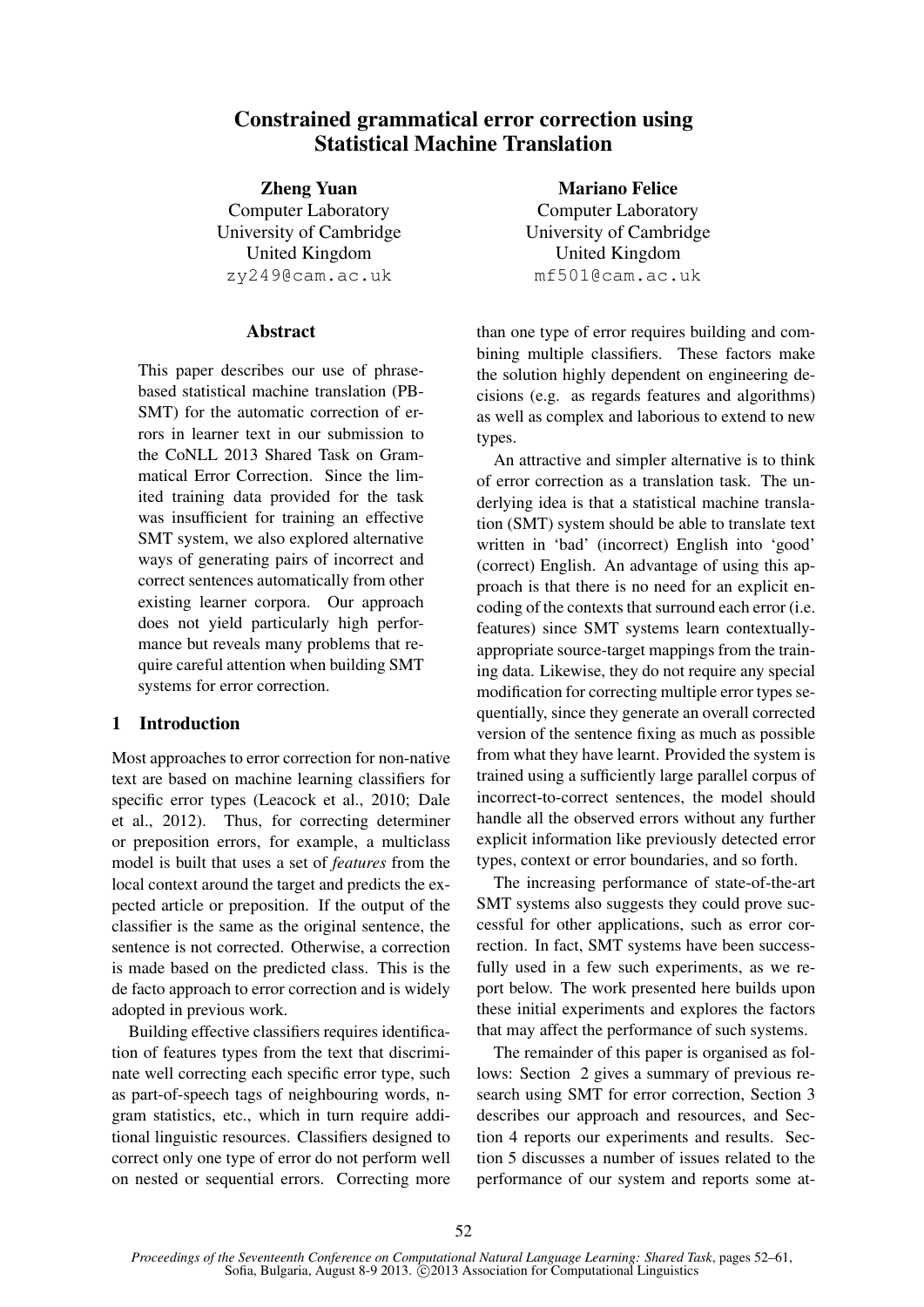tempts at improving it while Section 6 includes our official performance in the shared task. Finally, Section 7 provides conclusions and ideas for future work.

# 2 Related Work

Brockett et al. (2006) describe the use of an SMT system for correcting a set of 14 countable/uncountable nouns which are often confusing for learners of English as a second language. Their training data consists of a large corpus of sentences extracted from news articles which were deliberately modified to include typical countability errors involving the target words as observed in a Chinese learner corpus. Artificial errors are introduced in a deterministic manner using handcoded rules including operations such as changing quantifiers ( $much \rightarrow many$ ), generating plurals  $(advice \rightarrow advices)$  or inserting unnecessary determiners. Experiments show their SMT system was generally able to beat the standard Microsoft Word 2003 grammar checker, although it produced a relatively higher rate of erroneous corrections.

Similar experiments were carried out by Mizumoto et al. (2011) for correcting Japanese as a second language. However, their training corpus comprised authentic learner sentences together with corrections made by native speakers on a social learning network website. Because the original data has no explicit annotation of error types, the resulting SMT system is not type-constrained. Their results show that the approach is a viable way of obtaining very high performance at a relatively low cost provided a large amount of training data is available. These claims were later supported by similar experiments using English texts written by Japanese students (Mizumoto et al., 2012)

Ehsan and Faili (2013) trained SMT systems for correcting grammatical errors and contextsensitive spelling mistakes in English and Farsi. Datasets are obtained by injecting artificial errors into well-formed treebank sentences using predefined error templates. Whenever an original sentence from the corpus matches one of these templates, a pair of correct and incorrect sentences is generated. This process is repeated multiple times if a single sentence matches more than one error template, thereby generating many pairs for the same original sentence. A comparison between the proposed systems and rule-based grammar checkers show they are complementary, with a hybrid system achieving the best performance.

Other approaches using machine translation for error correction are not aimed at training SMT systems but rather at using them as auxiliary tools for producing *round-trip* translations (i.e. translations into a pivot foreign language and back into English) which are used for subsequent post-editing of the original sentence (Hermet and Désilets, 2009; Madnani et al., 2012). This differs from our work in that we focus on training and adapting SMT systems to make all the targeted corrections sequentially rather than using them as 'black boxes' on top of which other systems are built.

# 3 Method

We approach error correction as a translation task from incorrect into correct English. Several SMT systems are built using different training data and the best one is selected for further refinement. Given the CoNLL-2013 shared task specification, systems are required to correct five specific error types involving articles and determiners (ArtOrDet), noun number (Nn), prepositions (Prep), subject-verb agreement (SVA) and verb forms (Vform) and must ignore other errors in order to achieve a good score.

### 3.1 Data

The training data provided for the task is a subset of the NUCLE v2.3 corpus (Dahlmeier et al., 2013), which comprises essays written in English by students at the National University of Singapore. The original corpus contains around 1,400 essays, which amount to 1,220,257 tokens, but since a portion of this data (25 essays of about 500 words each) was included in the test set, we estimate the remaining 1,375 essays in the training set contain around 1,207,757 tokens. All the sentences were manually annotated by human experts using a set of 27 error types, although we used a filtered version containing only the five types selected for the shared task.

Because the size of the supplied training data is too small to train an effective SMT system, we used additional data from the Cambridge Learner Corpus<sup>1</sup> (CLC). In particular, we derived new pairs of incorrect and correct sentences using the

<sup>1</sup>http://www.cup.cam.ac.uk/gb/elt/

catalogue/subject/custom/item3646603/

Cambridge-International-Corpus-

Cambridge-Learner-Corpus/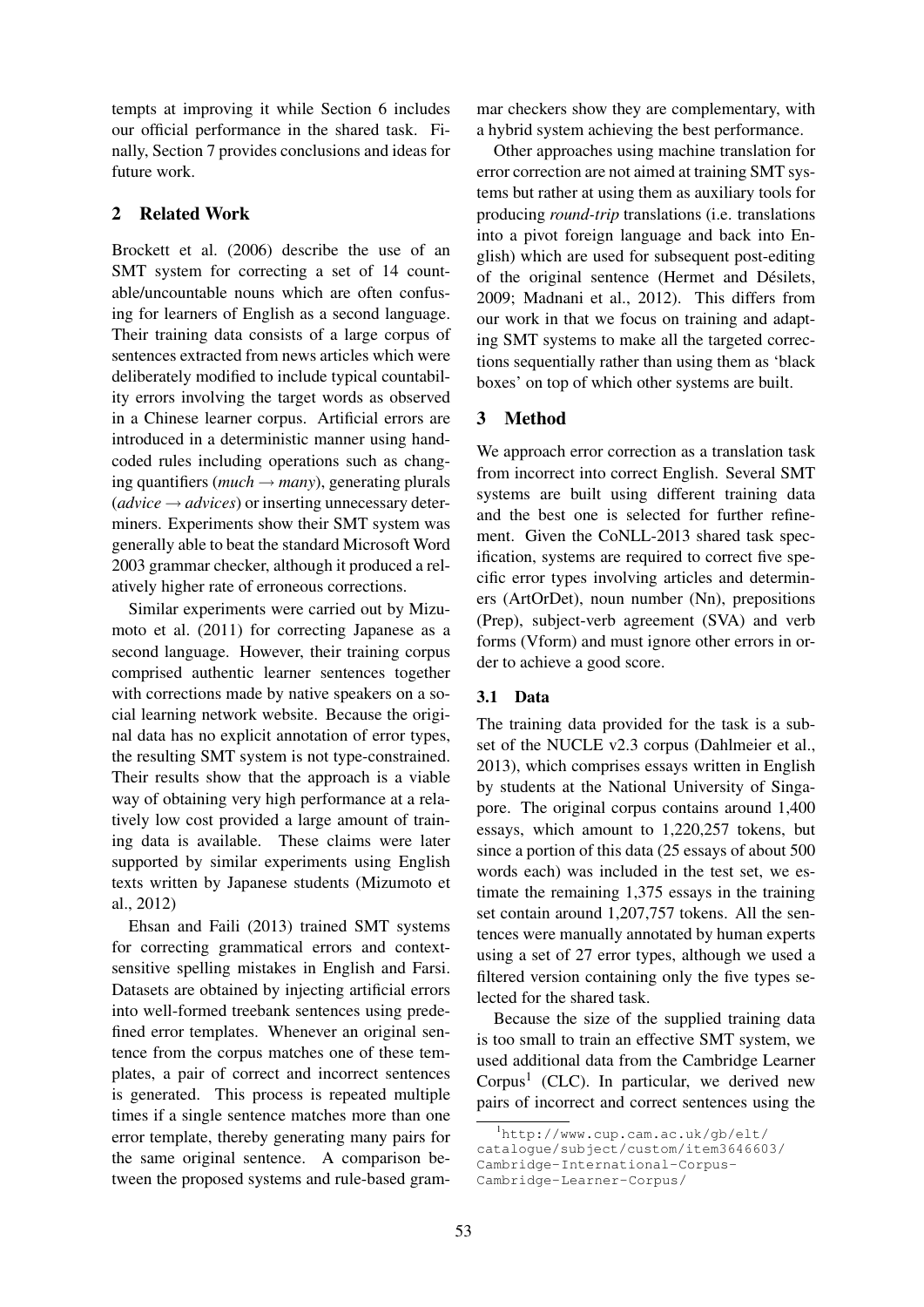publicly available scripts from the First Certificate in English (FCE) (Yannakoudakis et al., 2011) and others from the International English Language Testing System (IELTS) examinations, which include mainly academic writing. These corpora include about 16,068 sentences (532,033 tokens) and 64,628 sentences (1,361,841 tokens) respectively. Given that the error annotation scheme used in the CLC is more detailed than the one used in NUCLE, a mapping had to be defined so that we could produce corrections only for the five target error types (Table 1).

### 3.2 Generating Artificial Errors

Following previous approaches, we decided to increase the size of our training set by introducing new sentences containing artificial errors. This has many potential advantages. First, it is an economic and efficient way of generating error-tagged data, which otherwise requires manual annotation and is difficult to obtain. Second, it allows us to introduce only the types of errors we want, thus giving us the ability to imitate the original NU-CLE data and circumvent annotation incompatibility. Finally, we can choose our initial sentences so that they match specific requirements, such as topic, length, linguistic phenomena, etc.

Again, we use a publicly available portion of the CLC formed by all the corrected samples featured on the English Vocabulary Profile<sup>2</sup> (EVP) website. These sentences come from a variety of examinations at different levels and amount to 18,830 sentences and approximately 351,517 tokens.

In order to replicate NUCLE errors in EVP sentences as accurately as possible, we applied the following procedure:

- 1. We extract all the possible correction patterns from the NUCLE v2.3 gold standard and rewrite them as *correct-fragment* → *incorrect-fragment*. Two types of patterns are extracted, one in terms of lexical items (i.e. surface forms/words) and another using partof-speech (PoS) tags. Table 2 shows some sample patterns.
- 2. For each correct sentence in the EVP (target), we generate a pseudo-source sentence by applying zero or more of extracted rules.



Figure 1: An example of the artificial error injection process.

Our approach is very naive and assumes all error-injection rules have equal probability. The injection of errors is incremental and non-overlapping. Figure 1 illustrates this procedure.

- 3. Lexical patterns take precedence over PoS patterns. However, because the application of a rule is decided randomly, a sentence might end up being distorted by both types of patterns, only one, or none at all (i.e. no errors are introduced). In the last case, both the source and target sentences contain correct versions.
- 4. A parallel corpus is built using the errorinjected sentences on the source side and their original (correct) versions on the target side.

As we explain in Section 4, this corpus is combined with other training data in order to build different SMT systems.

### 3.3 Tools

All our systems were built using the Moses SMT system (Koehn et al., 2007), together with Giza++ (Och and Ney, 2003) for word alignment and the IRSTLM Toolkit (Federico et al., 2008) for language modelling. For training *factored models* (Koehn, 2010, Chapter 10) which use PoS information, we use RASP's PoS tagger (Briscoe et al., 2006). Sentence segmentation, tokenisation and PoS tagging for artificial error generation were carried out using NLTK (Bird et al., 2009).

<sup>2</sup>http://www.englishprofile.org/index. php?option=com\_content&view=article&id= 4&Itemid=5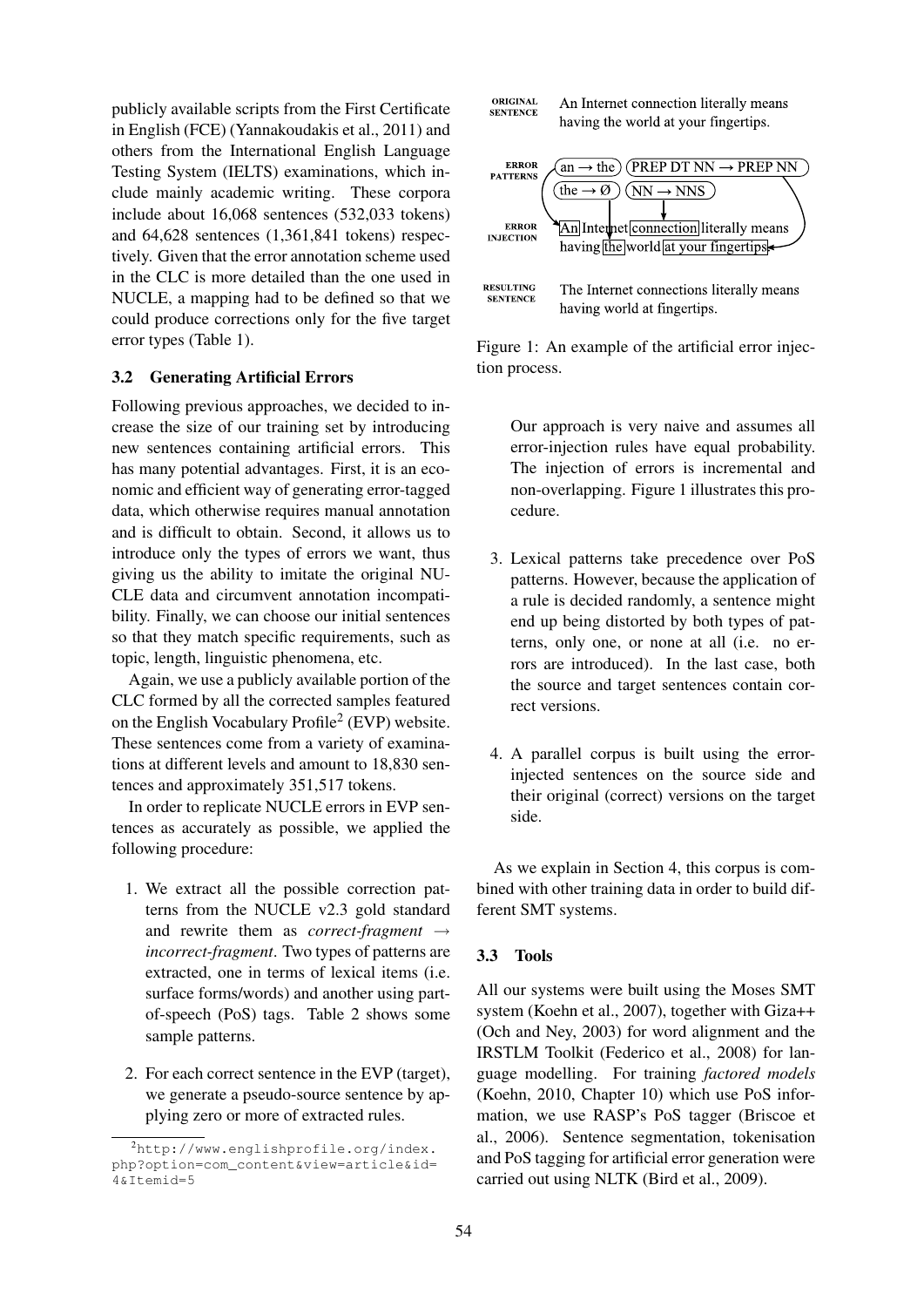| NUCLE $v2.3$                 |            | CLC                                           |                        |  |  |
|------------------------------|------------|-----------------------------------------------|------------------------|--|--|
| <b>Error Category</b><br>Tag |            | <b>Error Category</b>                         | Tag                    |  |  |
|                              |            | Incorrect determiner inflection               | DI                     |  |  |
|                              |            | Determiner agreement error                    | <b>AGD</b>             |  |  |
|                              |            | Wrong determiner because of noun countability | CD                     |  |  |
| Article or determiner        | ArtOrDet   | Derivation of determiner error                | DD                     |  |  |
|                              |            | Incorrect determiner form                     | FD.                    |  |  |
|                              |            | Missing determiner                            | MD                     |  |  |
|                              |            | Replace determiner                            | <b>RD</b>              |  |  |
|                              |            | Unnecessary determiner                        | UD                     |  |  |
|                              |            | Countability of noun error                    | $\overline{\text{CN}}$ |  |  |
| Noun number                  | Nn         | Wrong noun form                               | <b>FN</b>              |  |  |
|                              |            | Incorrect noun inflection                     | IN                     |  |  |
|                              |            | Noun agreement error                          | AGN                    |  |  |
|                              |            | Derivation of preposition error               | DT                     |  |  |
|                              |            | Wrong preposition form                        | FT                     |  |  |
| Preposition                  | Prep       | Missing preposition                           | MT                     |  |  |
|                              |            | Replace preposition                           | RT                     |  |  |
|                              |            | Unnecessary preposition                       | UT                     |  |  |
|                              | <b>SVA</b> | Verb agreement error                          | <b>AGV</b>             |  |  |
| Subject-verb agreement       |            | Determiner agreement error                    | <b>AGD</b>             |  |  |
|                              |            | Wrong verb form                               | <b>FV</b>              |  |  |
|                              |            | Incorrect verb inflection                     | IV                     |  |  |
| Verb form                    | Vform      | Derivation of verb error                      | DV                     |  |  |
|                              |            | Incorrect tense of verb                       | TV                     |  |  |
|                              |            | Missing verb                                  | MV                     |  |  |

Table 1: Mapping of error tags between NUCLE v2.3 and the CLC.

| Lexical                            |                                            | PoS                                 |                                      |  |
|------------------------------------|--------------------------------------------|-------------------------------------|--------------------------------------|--|
| <b>Pattern</b>                     | <b>Example</b>                             | <b>Pattern</b>                      | <b>Example</b>                       |  |
| has $\rightarrow$ have             | temperature <b>has</b> risen $\rightarrow$ | $NN \rightarrow NNS$                | information $\rightarrow$            |  |
|                                    | temperature <b>have</b> risen              |                                     | informations                         |  |
| to be used $\rightarrow$ to be use | technology to be <b>used</b> $\rightarrow$ | DT NNP $\rightarrow$ NNP            | the $US \rightarrow US$              |  |
|                                    | technology to be use                       |                                     |                                      |  |
| during $\rightarrow$ for           | <b>during</b> the early $60s \rightarrow$  | NN VBZ VBN $\rightarrow$ NN VBP VBN | expenditure is reduced $\rightarrow$ |  |
|                                    | for the early $60s$                        |                                     | expenditure are reduced              |  |

Table 2: Sample error injection patterns extracted from the NUCLE v2.3 corpus.

# 4 Experiments and Results

We first built a baseline SMT system using only the NUCLE v2.3 corpus and compared it to other systems trained on incremental additions of the remaining corpora. All our systems were trained using 4-fold cross-validation where the training set for each run always included the full FCE, IELTS and EVP corpora but only 3/4 of the NUCLE data, leaving the remaining fourth chunk for testing. This training method allowed us to concentrate on how the system performed on NUCLE data.

Performance was evaluated in terms of precision, recall and  $F_1$  as computed by the  $M^2$  Scorer (Dahlmeier and Ng, 2012), with the maximum number of unchanged words per edit set to 3 (an initial suggestion by the shared task organisers which was eventually changed for the official evaluation). The average performance of each system is reported in Table 3.

In general, results show that precision tends to drop as we add more training data whereas recall and  $F_1$  slightly increase. This suggests that our additional corpora do not resemble NUCLE very much, although they allow the system to correct some further errors. Contrary to our expectations, the biggest difference between precision and recall is observed when we add the EVP-derived data, which was deliberately engineered to replicate NUCLE errors. Although it has been reported that artificial errors often cause drops in performance (Sjöbergh and Knutsson, 2005; Foster and Andersen, 2009), in our case this may also be due to differences in form (e.g. sentence length, grammatical structures covered, error coding) and content (i.e. topics) between our source (EVP) and target (NUCLE) corpora as well as poor control over the artificial error generation process. In fact, our method does not explicitly consider error contexts, error type distribution or other factors that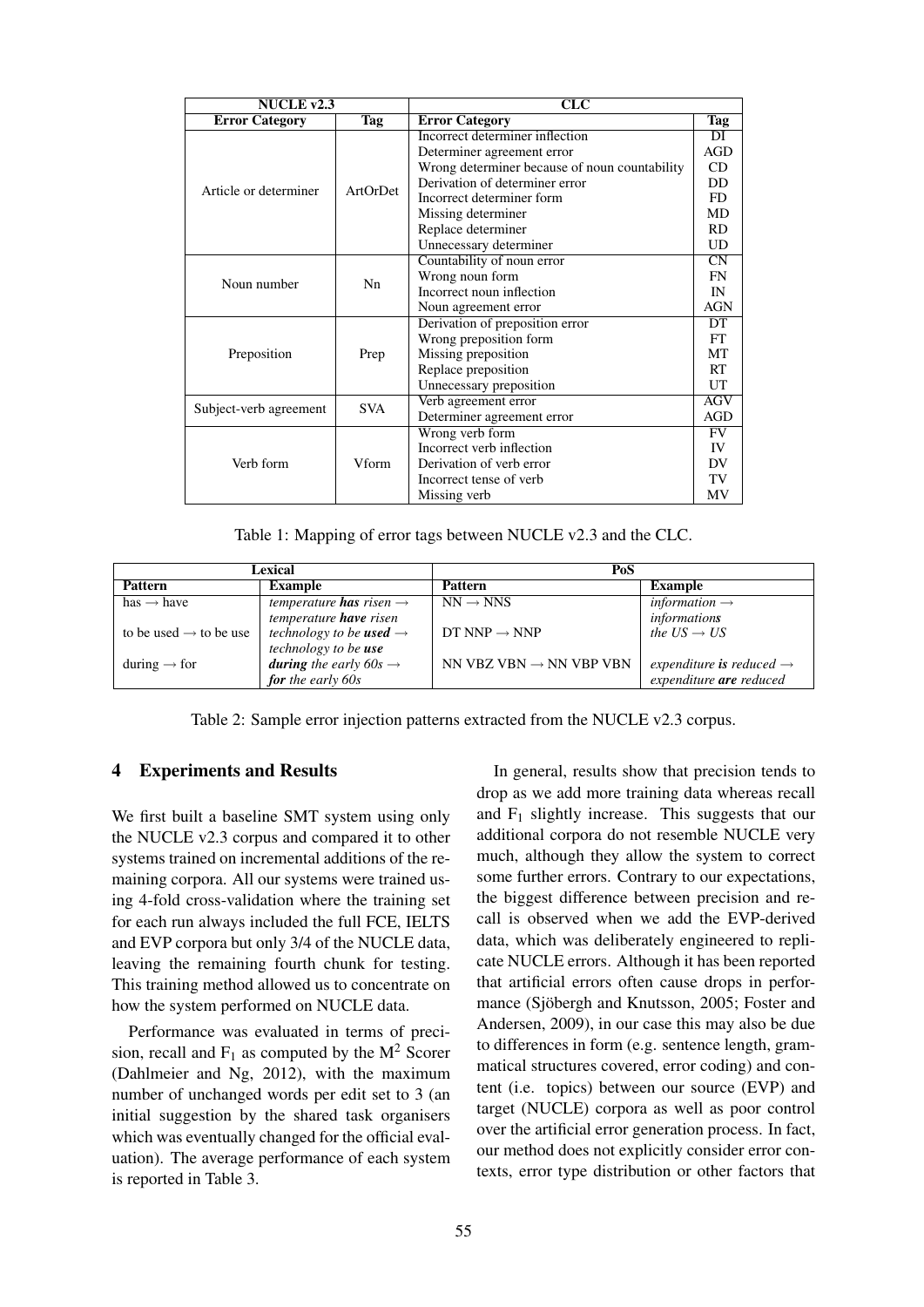| Model               | р      | R                   | ${\bf F_1}$ |        |
|---------------------|--------|---------------------|-------------|--------|
| NUCLE.              | 0.1505 | 0.1530              | 0.1517      | 0.0201 |
| NUCLE+FCE           | 0.1547 | $0.1518 \pm 0.1532$ |             | 0.0216 |
| NUCLE+FCE+IELTS     | 0.1217 | 0.2068              | 0.1532      | 0.0151 |
| NUCLE+FCE+IELTS+EVP | 0.1187 | 0.2183              | 0.1538      | 0.0206 |

Table 3: Performance of our lexical SMT models. The best results are marked in bold. Standard deviation  $(\sigma)$  indicates how stable/homogeneous each dataset is (lower values are better).

certainly have an impact on the quality of the generated sentences and may introduce noise if not controlled. Nevertheless, the system trained on all four corpora yields the best  $F_1$  performance.

We also tested factored models which include PoS information. Results are shown in Table 4. The same behaviour is observed for the metrics, although values for precision are now generally higher while values for recall are lower. Again, the best system in terms of  $F_1$  is the one trained on all our corpora, slightly outperforming our previous best system.

# 5 Error Analysis and Further Improvements

When building error correction systems, minimising the number of cases where correct language is flagged as incorrect is often regarded as more important than covering a large number of errors. Technically, this means high precision is often preferred over high recall, especially when it is difficult to achieve both (as is the case for our systems). A closer observation of the training data, translation tables and system output reveals a series of issues that are affecting performance, which are summarised below.

In order to test some solutions to these problems, we used our best system as a baseline and retrained it to include each proposed modification individually. Results are included in Table 5 and referenced accordingly.

# 5.1 Size of training corpus

With slightly over a million tokens, the NUCLE corpus seems too small to train an efficient SMT system. However, the additional data we were able to use differs from the NUCLE corpus in terms of learner-level, native language, and the tasks being attempted.

| Model               | P        | R                   | Е.           |                  |
|---------------------|----------|---------------------|--------------|------------------|
| <b>NUCLE</b>        | 0.1989   | $0.1013 \pm 0.1342$ |              | 0.0165           |
| NUCLE+FCE           | 0.2248   | $0.0933 \pm 0.1319$ |              | $\pm 0.0151$     |
| NUCLE+FCE+IELTS     | $0.1706$ | $0.1392 \pm 0.1533$ |              | $ 0.0163\rangle$ |
| NUCLE+FCE+IELTS+EVP | 0.1696   | 0.1480              | $\pm 0.1581$ | 0.0148           |

Table 4: Performance of our PoS factored SMT models. The best results are marked in bold. Standard deviation  $(\sigma)$  indicates how stable/homogeneous each dataset is (lower values are better).

### 5.2 Word reordering

In many cases, our system made corrections by reordering words. Since the five error types in the shared task rarely implied reordering, this caused unnecessary edits that harmed precision, as in the following example.

#### Original sentence

*High Temperture Behaviour Of Candidate...*

### System hypothesis

*High Behaviour Of Temperture Candidate...*

# Gold standard

*High Temperture Behaviour Of Candidate...* (unchanged)

Disabling word reordering in our system helped to avoid this problem and increased precision without harming recall (Table 5 #1).

# 5.3 Limited translation model

Because of the relatively small size of our training corpus, the resulting phrase tables used by our SMT systems contain very general alignments (i.e. corrections) with high probability, which are often applied in inappropriate contexts and result in a large number of miscorrections.

In order to minimise this effect, we forced our SMT system to output the alignments that were used for correcting each sentence in our development sets and deleted from the phrase table those which consistently caused deviations from the gold standard. This was done by manually comparing our systems' hypotheses to their goldstandard versions and identifying common patterns in the alignments that led to miscorrections, such as  $to \to to$  *the, have*  $\to$  *have a, people*  $\to$  *people to*, etc. 1,120 out of the total 11,421,886 alignments in the original translation table were removed (∼0,01%). Removing such alignments re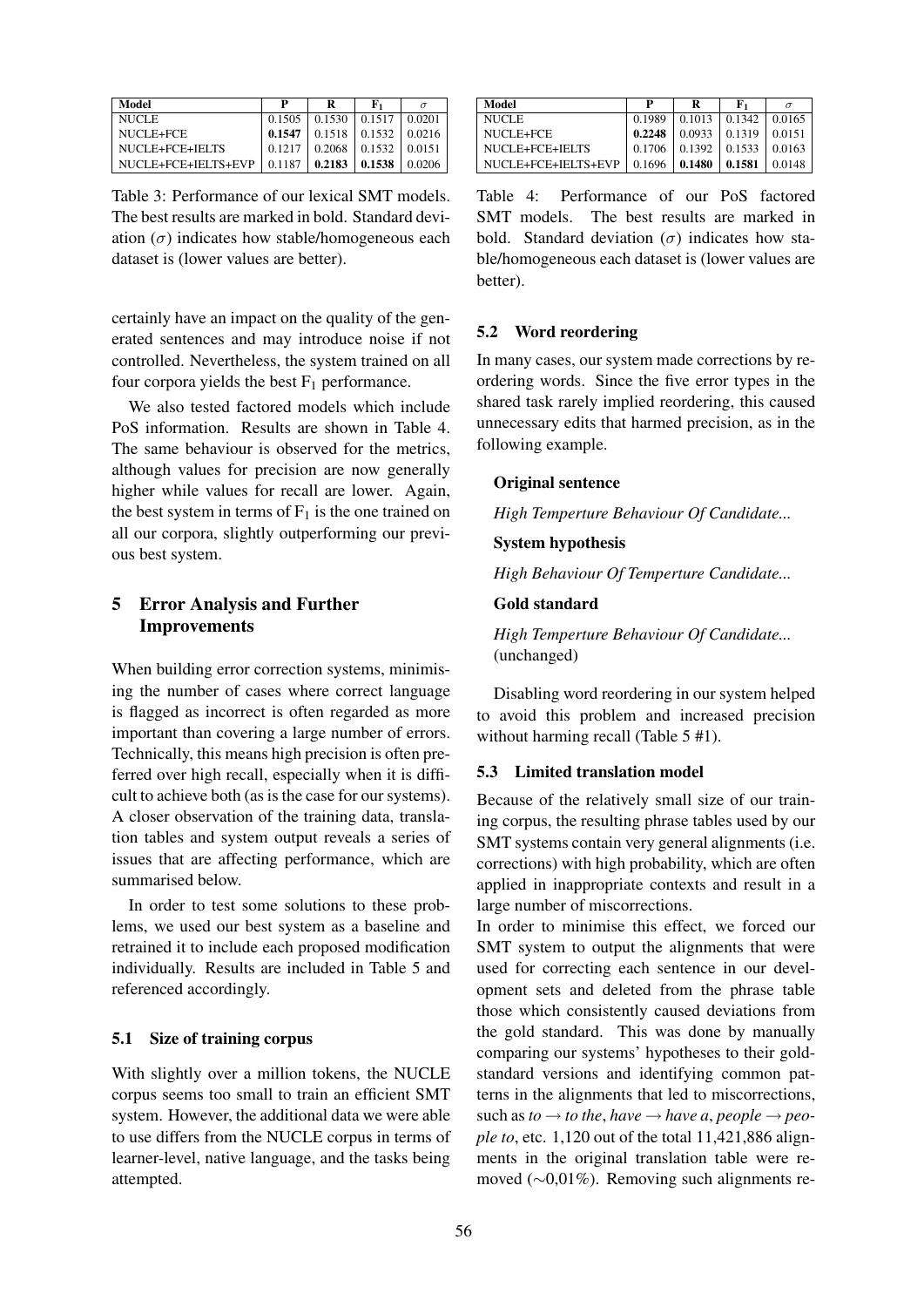sults in higher precision but lower recall, as shown in Table 5 #2.

We also observed that the system was biased towards making unnecessary insertions of the definite article before some specific nouns. This means that the system would almost always change words like *cost*, *elderly* or *government* for *the cost*, *the elderly* or *the government*, regardless of whether this fits the context or not. We believe this is due to the lack of sufficient training samples where these words remained unaltered on the source and target side, so we decided to augment the NUCLE corpus by adding a copy of all the corrected versions of the sentences on both sides. Then, the system should learn that these words can also remain unchanged in corrections. Table 5 #3 shows this improves precision but harms recall.

Out-of-vocabulary words (i.e. words not seen during training) are a also common problem in SMT systems, and this is directly related to the amount of data available for training. In our systems, all out-of-vocabulary words were directly transferred from source to target. That is, whenever our system encounters a word it has not seen previously, it keeps it unchanged. Because of the way our SMT system works, there is no explicit generation of verb or noun forms so unless the system has learnt this from appropriate contexts (for example, that a progressive tense is consistently being used after a preposition), it is unable to make such corrections.

# 5.4 Inability to distinguish between prepositions

We also observed that our systems did not often correct prepositions. We believed this was due to the PoS language model using the same tag for all prepositions and therefore being unable to distinguish when each preposition must be used. In fact, when using an ordinary PoS language model, the original PoS patterns match those of the expected corrections (i.e. the expected correction has a preposition and the hypothesis has one too) so no change is proposed. The following example illustrates this problem.

#### Original sentence

|     | DT NN                    | the need toward energy<br><b>PREP</b> | <b>NN</b> |  |
|-----|--------------------------|---------------------------------------|-----------|--|
|     | <b>System hypothesis</b> |                                       |           |  |
| DT. | <b>NN</b>                | the need toward energy<br>PREP        | <b>NN</b> |  |

(unchanged)

#### Expected output (not in gold standard)

| $\ddotsc$ |    | the need for |      | energy | $\cdots$ |
|-----------|----|--------------|------|--------|----------|
|           | DТ | NΝ           | PREP | NN     |          |

However, when the PoS language model is modified to use preposition-specific tags, the difference between the original sentence and the expected output should be detected and fixed by the system, as shown below.

#### Original sentence

| $\cdots$ | <i>the</i> |    | need toward | energy    | $\cdots$ |
|----------|------------|----|-------------|-----------|----------|
|          | DТ         | NΝ | PREP_TOWARD | <b>NN</b> |          |

# System hypothesis

| $\cdots$ | DT          | the need for<br>NN. | PREP FOR | energy<br>- NN | $\cdots$ |
|----------|-------------|---------------------|----------|----------------|----------|
|          | (unchanged) |                     |          |                |          |

#### Expected output (not in gold standard)

| $\cdots$ |    | the need for |             | energy | $\cdots$ |
|----------|----|--------------|-------------|--------|----------|
|          | DТ | <b>NN</b>    | PREP_FOR NN |        |          |

We expected this change to improve system performance. Although it increased recall, it lowered precision (Table 5 #4).

### 5.5 Unnecessary edits

In many cases, our system makes good corrections which are not considered to belong to any of the target error types, as illustrated in the following example.

#### Original sentence

*Thus, we should not compare now with the past but we need to worried about the future problems that caused by this situation.*

### System hypothesis

*Thus, we should not compare now with the past but we need to worry about the future problems that are caused by this situation.*

#### Gold standard

*Thus, we should not compare now with the past but we need to worry about the future problems that caused by this situation.*

We believe this can be traced to two main causes. First, there is no clear-cut definition of each error type, so it is not possible to know the annotation criteria or scope of each error type. Therefore, inferring this information from the annotated examples may result in poor error mapping between the CLC and NUCLE, making the system learn corrections that are not part of our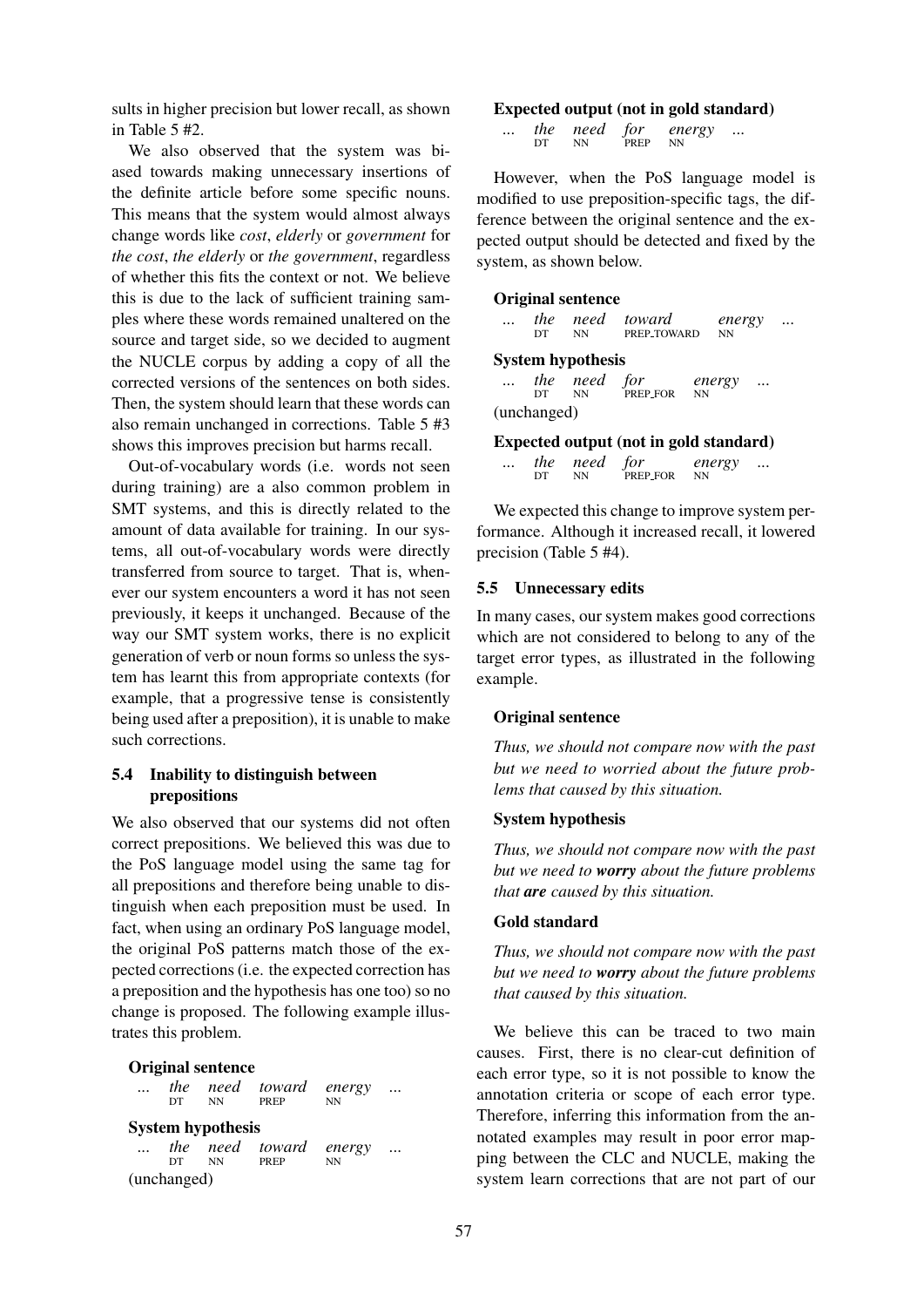target set and miss others which are actually useful. For example, it is not clear if 'verb form' errors (Vform) include change of tense or the addition of missing verbs. Second, because SMT systems learn from all parts of a parallel corpus and maximise fluency using a general language model, it is hard to limit the corrections to a predefined set of error types. Using a larger language model based on the corrected version of the CLC confirms this: precision drops while recall improves (Table 5 #5).

# 5.6 Gold-standard annotation

The original NUCLE corpus contains corrections for 27 error types. However, the version used for the shared task only includes 5 error types and discards all the remaining corrections. Because nested and context-dependent errors are very frequent, the systematic removal of annotations which do not belong to these five types often generates mutilated or partly-corrected sentences, a deficiency that has also been reported in other shared tasks (Kochmar et al., 2012). Here is a typical example.

# Original sentence

*These approaches may not produce effect soon, but it is sustainable for the future generation.*

### Corrected sentence

*These approaches may not produce [immediate effects]Wci, but [they]Pref [are]SVA [useful]Wci for the future [generations]Nn.*

# Type-constrained sentence

*These approaches may not produce effect soon, but it [are]SVA sustainable for the future [generations]Nn.*

These ill-formed sentences are particularly harmful for SMT systems which, unlike classifiers, work at a global rather than local level. As a result, many corrections proposed by our system are considered incorrect because they do not match the gold-standard version, as shown below.

# Original sentence

*Although it is essential for all the fields, ...*

### System hypothesis

*Although it is essential for all the fields, ...* (unchanged)

| #              | <b>System settings</b>          | P      | R      | F1     |
|----------------|---------------------------------|--------|--------|--------|
| $\Omega$       | NUCLE+FCE+IELTS+EVP             | 0.1696 | 0.1480 | 0.1581 |
|                | Disabled reordering             | 0.1702 | 0.1480 | 0.1583 |
| $\overline{c}$ | Removal of incorrect alignments | 0.1861 | 0.1399 | 0.1598 |
| 3              | Double NUCLE data               | 0.1792 | 0.1229 | 0.1458 |
| 4              | Detailed Prep PoS tags          | 0.1632 | 0.1504 | 0.1565 |
| 5              | Bigger LMs                      | 0.1532 | 0.1676 | 0.1601 |
| -6             | Final system $(0+1+2+3+5)$      | 0.1844 | 0.1375 | 0.1575 |

Table 5: Performance of the baseline system plus different individual settings. Bold values indicate an improvement over the original baseline system.

# Gold standard

*Although it [are]SVA essential for all the fields, ...*

This raises the question of how to design an effective and challenging shared task.

# 5.7 Scoring criteria

The official evaluation using the  $M^2$  scorer is sensitive to capitalisation and white space, although these error types were not part of the task. Both this fact and the lack of alternative corrections for each gold-standard edit leave out many other valid corrections, which in turn means true system performance is underestimated.

### 5.8 Other factors

Differences between the training and test data can also affect performance, such as changes in the writers' native language, their level of language proficiency or the topic of their compositions.

The final system submitted to the shared task is a combination of our best factored model (i.e. baseline) plus a selection of improvements (Table 5 #6).

### 6 Official Evaluation Results

Systems were evaluated using a set of 50 essays containing about 500 words each (∼25,000 words in total) which were written in response to two different prompts. One of these prompts had been used for a subset of the training data while the other was new. No error annotations were initially available for this set. As we mentioned above, the  $M<sup>2</sup>$  scorer was set to be sensitive to capitalisation and white space as well as limit the maximum number of unchanged tokens per edit to 2.

Initially, each participating team received their official system results individually. After the goldstandard annotations of the test set were released,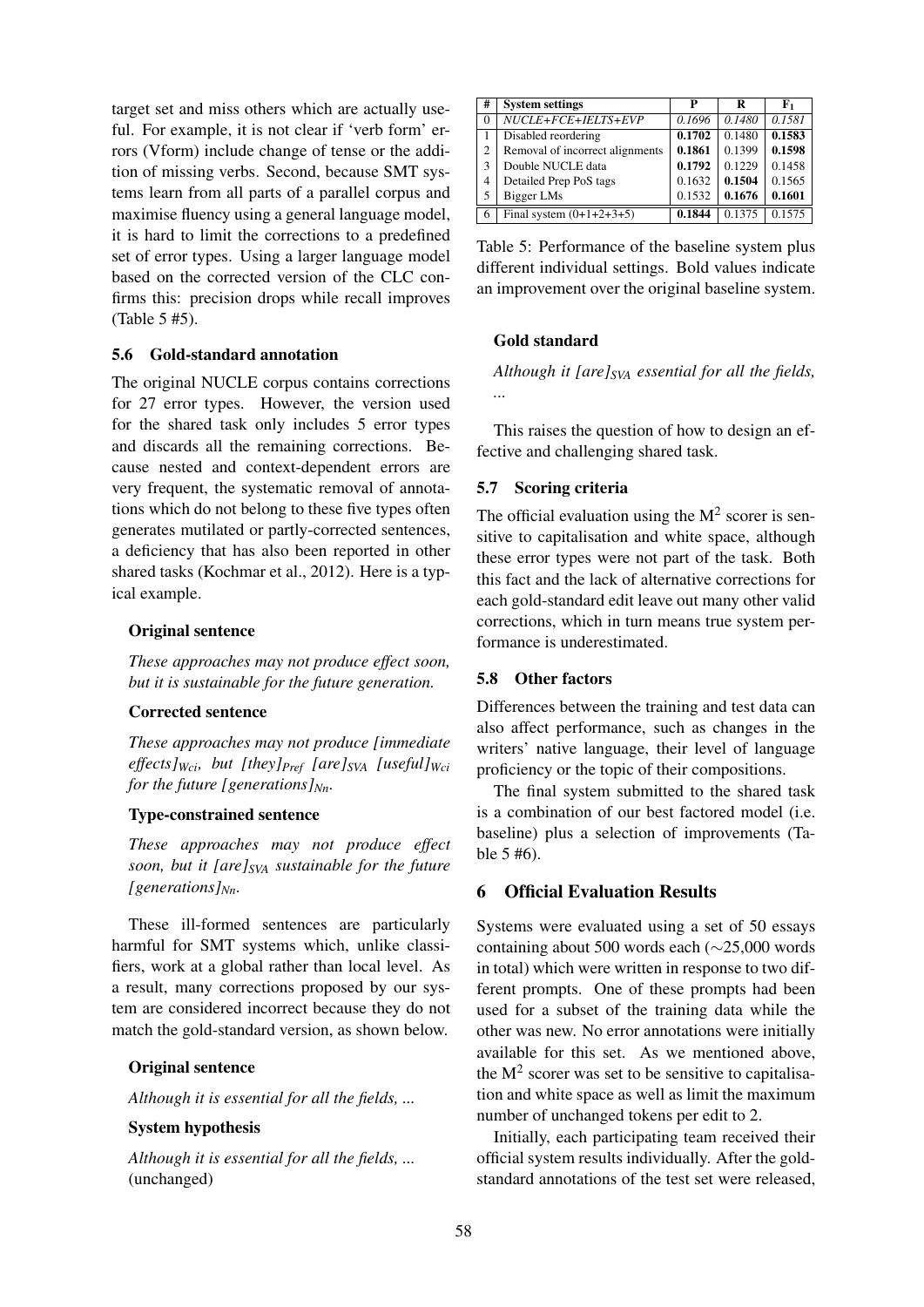| <b>Evaluation round</b> | Corr. | Prop. | Gold  |        | R                   | F,     |
|-------------------------|-------|-------|-------|--------|---------------------|--------|
|                         | edits | edits | edits |        |                     |        |
| First (pre-revision)    | 166   | 424   | 1643  |        | $0.3915 \pm 0.1010$ | 0.1606 |
| Second (post-revision)  | 222   | 426   | 1565  | 0.5211 | 0.1419              | 0.2230 |

Table 6: Official results of our system before and after revision of the test set annotations. The number of correct, proposed and gold edits are also included for comparison.

many participants raised concerns about their accuracy so they were given the opportunity to submit alternative annotations. These suggestions were manually revised by a human annotator and merged into a new test set which was used to rescore all the submitted systems in a second official evaluation round. Evaluation results of our system in both rounds (before and after revision of the test set annotations) are included in Table 6. Although this measure helped overcome some of the problems described in Section 5.6, other problems such as whitespace and case sensitivity were not addressed.

In both evaluation rounds, our system scores third in terms of precision, which is particularly encouraging for error correction environments where precision is preferred over recall. However, these values should be considerably higher in order to prove useful in applications like selfassessment and tutoring systems (Andersen et al., 2013).

Results also reveal precision on the test set is considerably higher than in our cross-validation experiments. This may be partly a result of the larger amount of training data in our final system and/or greater grammatical or thematic similarity between the test and training sets.

Table 7 shows the distribution of system edits by error type. The results suggest that lexical heterogeneity in the contexts surrounding errors is a factor in performance, which might be improved through larger training sets.

# 7 Conclusions and Future Work

In this paper we have described the use of SMT techniques for building an error correction system. We trained lexical and factored phrase-based systems using incremental combinations of training data and observed that, in general, recall increases at the expense of precision. However, this might be due to structural and thematic differences in the corpora we used. We also tried a relatively simple mechanism for injecting artificial errors into

| <b>Error Type</b> |       | <b>Pre-revision</b> |        | <b>Post-revision</b> |        |        |
|-------------------|-------|---------------------|--------|----------------------|--------|--------|
|                   | Corr. | Missed              | Unnec. | Corr.                | Missed | Unnec. |
| ArtOrDet          | 104   | 586                 | 161    | 134                  | 548    | 132    |
| Nn                | 30    | 366                 | 25     | 38                   | 362    | 20     |
| Prep              | 11    | 301                 | 18     | 13                   | 246    | 15     |
| <b>SVA</b>        |       | 116                 | 0      | 8                    | 103    |        |
| Vform             | 14    | 108                 | 41     | 29                   | 84     | 25     |
| Other             | 0     | 0                   | 13     |                      |        | 12     |
| <b>TOTAL</b>      | 166   | 1477                | 258    | 222                  | 1343   | 204    |

Table 7: Distribution of system edits by error type for the two official evaluation rounds (before and after revision of the test annotations). 'Corr.' stands for correct edits, 'Missed' for missed edits and 'Unnec.' for unnecessary edits. The category 'Other' includes changes made by our system which do not belong to any of the other categories.

new data, which caused a drop in precision but increased recall and  $F_1$ .

Cross-validation experiments show that our systems were unable to achieve particularly high performance (with precision, recall and  $F_1$  consistently below 0.20). A careful analysis revealed many factors that affect system performance, such as annotation criteria, training parameters and corpus size and heterogeneity. Our final system submitted to the CoNLL 2013 shared task was designed to circumvent some of these problems and maximise precision.

Plans for future work include more detailed error analysis and the implementation of new solutions to avoid drops in performance. We would also like to test our approach in an unrestricted scenario (i.e. using corpora which are not limited to a fixed number of error types) and use more flexible evaluation schemes. We believe further study of the methods used for generating artificial errors is also vital to help SMT systems become a useful approach to error correction.

### Acknowledgements

We would like to thank Ted Briscoe and Ekaterina Kochmar for their valuable comments and suggestions. We are also grateful to Øistein Andersen from iLexIR Ltd. for giving us additional feedback, providing us with corrected data to build our language models and granting access to paired samples of the CLC for training our systems. Our gratitude goes also to Cambridge English Language Assessment, a division of Cambridge Assessment, for supporting this research.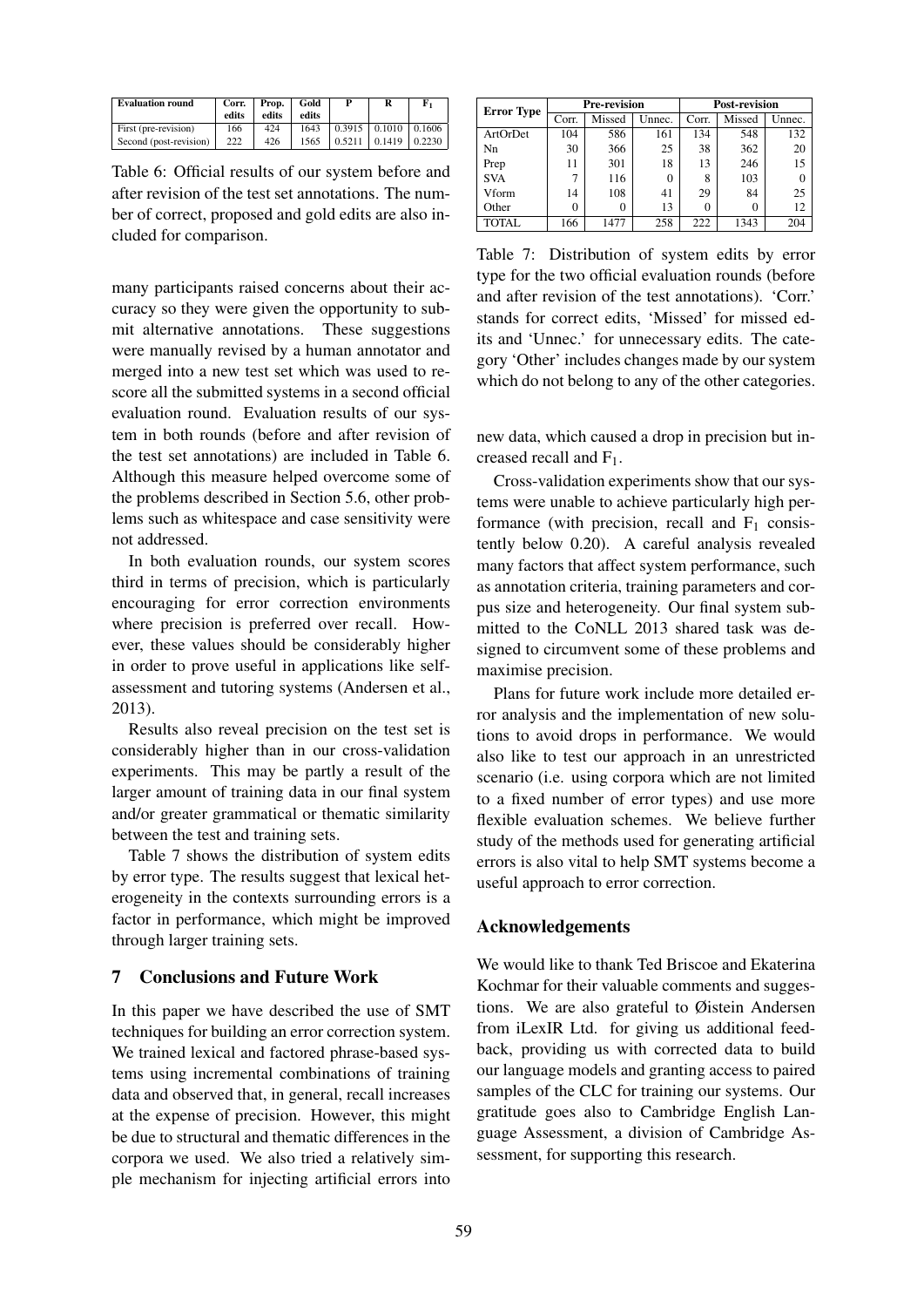#### References

- Øistein E. Andersen, Helen Yannakoudakis, Fiona Barker, and Tim Parish. 2013. Developing and testing a self-assessment and tutoring system. In *Proceedings of the Eighth Workshop on Innovative Use of NLP for Building Educational Applications*, BEA 2013, pages 32–41, Atlanta, GA, USA, June. Association for Computational Linguistics.
- Steven Bird, Edward Loper, and Ewan Klein. 2009. *Natural Language Processing with Python*. O'Reilly Media Inc.
- Ted Briscoe, John Carroll, and Rebecca Watson. 2006. The second release of the RASP system. In *Proceedings of the COLING/ACL on Interactive presentation sessions*, COLING-ACL '06, pages 77–80, Sydney, Australia. Association for Computational Linguistics.
- Chris Brockett, William B. Dolan, and Michael Gamon. 2006. Correcting ESL Errors Using Phrasal SMT Techniques. In *Proceedings of the 21st International Conference on Computational Linguistics and 44th Annual Meeting of the Association for Computational Linguistics*, pages 249–256, Sydney, Australia, July. Association for Computational Linguistics.
- Daniel Dahlmeier and Hwee Tou Ng. 2012. Better evaluation for grammatical error correction. In *Proceedings of the 2012 Conference of the North American Chapter of the Association for Computational Linguistics: Human Language Technologies*, NAACL 2012, pages 568 – 572, Montreal, Canada.
- Daniel Dahlmeier, Hwee Tou Ng, and Siew Mei Wu. 2013. Building a Large Annotated Corpus of Learner English: The NUS Corpus of Learner English. In *Proceedings of the 8th Workshop on Innovative Use of NLP for Building Educational Applications*, BEA 2013, Atlanta, Georgia, USA. To appear.
- Robert Dale, Ilya Anisimoff, and George Narroway. 2012. Hoo 2012: A report on the preposition and determiner error correction shared task. In *Proceedings of the Seventh Workshop on Building Educational Applications Using NLP*, pages 54–62, Montréal, Canada, June. Association for Computational Linguistics.
- Nava Ehsan and Heshaam Faili. 2013. Grammatical and context-sensitive error correction using a statistical machine translation framework. *Software: Practice and Experience*, 43(2):187–206.
- Marcello Federico, Nicola Bertoldi, and Mauro Cettolo. 2008. IRSTLM: an open source toolkit for handling large scale language models. In *Proceedings of the 9th Annual Conference of the International Speech Communication Association*, INTER-SPEECH 2008, pages 1618–1621, Brisbane, Australia, September. ISCA.
- Jennifer Foster and Øistein Andersen. 2009. Generrate: Generating errors for use in grammatical error detection. In *Proceedings of the Fourth Workshop on Innovative Use of NLP for Building Educational Applications*, pages 82–90, Boulder, Colorado, June. Association for Computational Linguistics.
- Matthieu Hermet and Alain Désilets. 2009. Using first and second language models to correct preposition errors in second language authoring. In *Proceedings of the Fourth Workshop on Innovative Use of NLP for Building Educational Applications*, EdAppsNLP '09, pages 64–72, Boulder, Colorado. Association for Computational Linguistics.
- Ekaterina Kochmar, Øistein Andersen, and Ted Briscoe. 2012. Hoo 2012 error recognition and correction shared task: Cambridge university submission report. In *Proceedings of the Seventh Workshop on Building Educational Applications Using NLP*, pages 242–250, Montreal, Canada. Association for Computational Linguistics.
- Philipp Koehn, Hieu Hoang, Alexandra Birch, Chris Callison-Burch, Marcello Federico, Nicola Bertoldi, Brooke Cowan, Wade Shen, Christine Moran, Richard Zens, Chris Dyer, Ondřej Bojar, Alexandra Constantin, and Evan Herbst. 2007. Moses: open source toolkit for statistical machine translation. In *Proceedings of the 45th Annual Meeting of the ACL on Interactive Poster and Demonstration Sessions*, ACL '07, pages 177–180, Prague, Czech Republic. Association for Computational Linguistics.
- Philipp Koehn. 2010. *Statistical Machine Translation*. Cambridge University Press, New York, NY, USA, 1st edition.
- Claudia Leacock, Martin Chodorow, Michael Gamon, and Joel Tetreault. 2010. *Automated Grammatical Error Detection for Language Learners*. Morgan and Claypool Publishers.
- Nitin Madnani, Joel Tetreault, and Martin Chodorow. 2012. Exploring grammatical error correction with not-so-crummy machine translation. In *Proceedings of the Seventh Workshop on Building Educational Applications Using NLP*, pages 44–53, Montreal, Canada. Association for Computational Linguistics.
- Tomoya Mizumoto, Mamoru Komachi, Masaaki Nagata, and Yuji Matsumoto. 2011. Mining Revision Log of Language Learning SNS for Automated Japanese Error Correction of Second Language Learners. In *Proceedings of 5th International Joint Conference on Natural Language Processing*, pages 147–155, Chiang Mai, Thailand, November. Asian Federation of Natural Language Processing.
- Tomoya Mizumoto, Yuta Hayashibe, Mamoru Komachi, Masaaki Nagata, and Yuji Matsumoto. 2012. The effect of learner corpus size in grammatical error correction of ESL writings. In *Proceedings of COLING 2012: Posters*, pages 863–872, Mumbai,